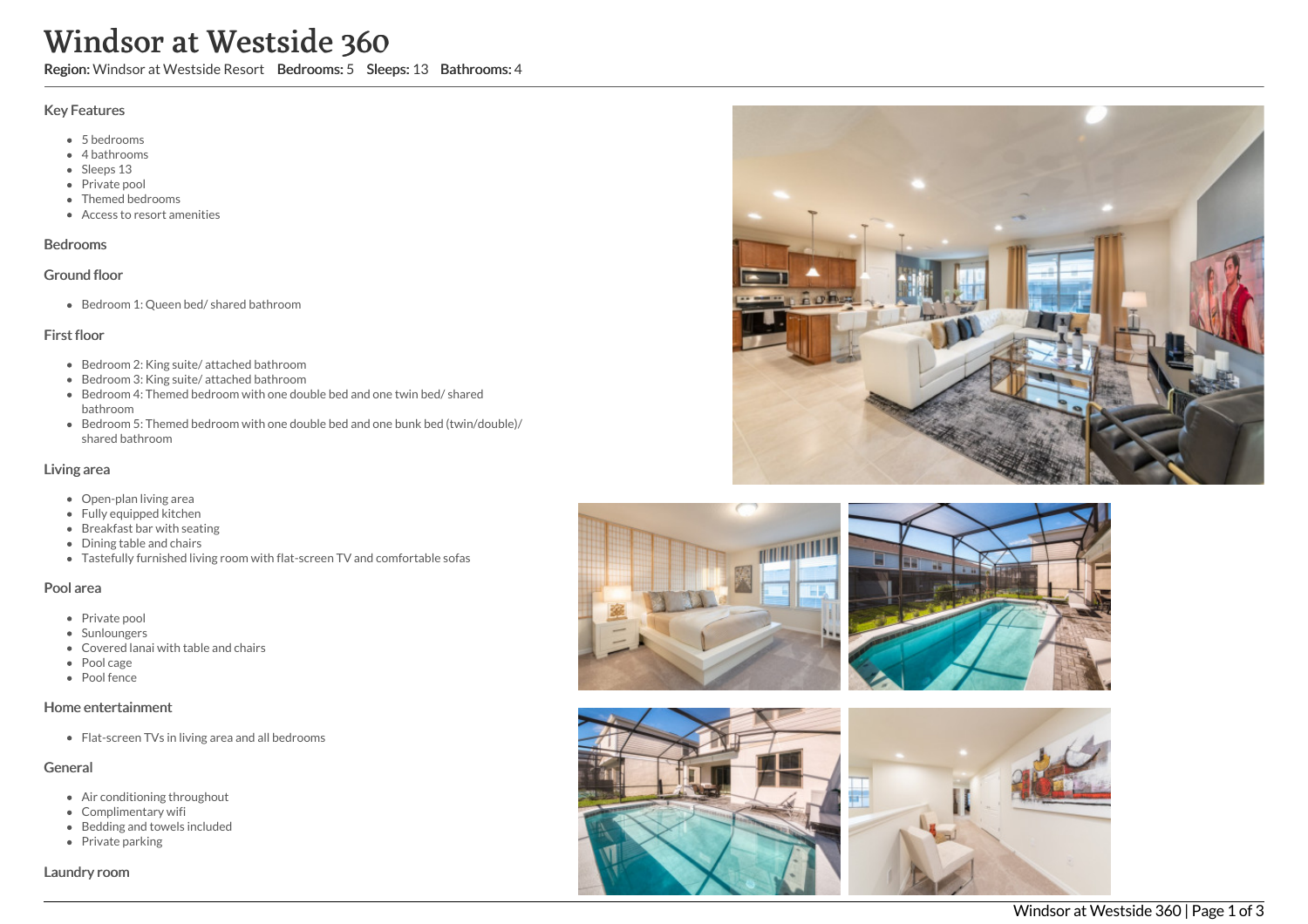- Washer and dryer
- $\bullet$  Iron and ironing board

# Children's equipment available for hire

- Crib
- Stroller
- $\bullet$  High chair
- Pack and play

# Resort Facilities

Windsor Palms is a gated community in a fantastic location, 15 minutes drive from Disney. This resort offers its guests full access to it's impressive clubhouse featuring a olympic-size salt water pool, separate toddler pool, children's splash pad and Tiki Bar. Other facilities to be enjoyed include a cinema, fitness room, children's play area, fitness centre, sports courts (tennis, basketball and volleyball), bike hire, a picnic/BBQ area, convenience store, business facilities and a family arcade room Including billiard tables, ping-pong tables and video games

# Places of interest

- Golf course 1 mile
- Supermarket 3 miles
- $\bullet$  Shopping mall 2 miles
- Disney World 6 miles
- Seaworld 13 miles
- Universal Studios 17 miles
- Legoland 31 miles
- Airport 24 miles
- Beaches 73 miles